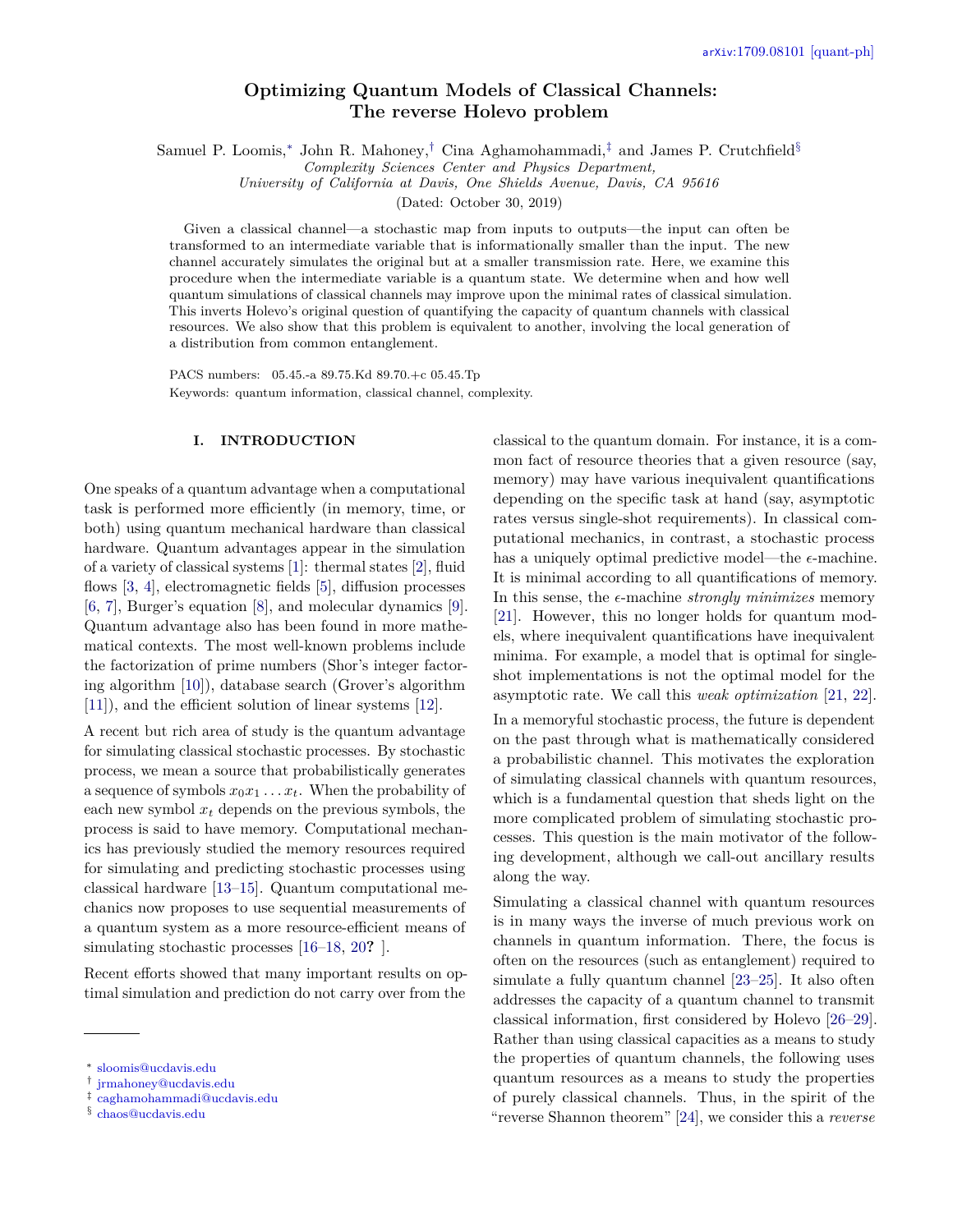## <span id="page-1-0"></span>*Holevo problem*.

Our results also draw from the literature of common information [\[30,](#page-12-6) [31\]](#page-12-7), which concerns simulating channels with intermediate classical variables. We adapt those results to the quantum domain by making the intermediate variable quantal.

The following (second) section establishes notation and definitions for our development. The third presents our three main results for the reverse Holevo problem:

- 1. For every channel, there are quantum models that reduce memory costs across all quantifications of memory (or, in rare cases, do at least as well as the original channel).
- 2. However, there is generally not a single quantum model that is minimal with respect to all quantifications of memory. This has important implications for single-shot channel simulation.
- 3. We demonstrate a lower bound for the asymptotic cost of modeling a channel with quantum resources.

We also present a mathematical correspondence between the reverse Holevo problem and another that we call *common entanglement*. The latter asks for the entanglement cost of generating a bivariate classical distribution using only entanglement and local operations (without communication). This correspondence sets the stage for further developments.

#### **II. NOTATION AND DEFINITIONS**

This section adapts results from computational mechanics, as well as from the theory of common information, to describe Shannon communication channels.

Computational mechanics is a subfield of statistical mechanics that addresses the information-theoretic and energetic costs of simulating and predicting stochastic processes [\[15,](#page-11-13) [32\]](#page-12-8). In that setting, a *stochastic process* is defined by an alphabet A and a probability measure  $\mathbb{P}(x_{-\infty:\infty})$  over all bi-infinite words  $x_{-\infty:\infty}$  =  $\ldots x_{-1}x_0x_1\ldots$  such that  $x_t \in \mathcal{A}$  for all  $t \in \mathbb{Z}$ .

Random variables are denoted by capital Latin letters *X*, *Y*, and so on, and their outcomes by  $x \in \mathcal{X}, y \in \mathcal{Y}$ , and so on. The calligraphic letters  $\mathcal{X}, \mathcal{Y},$  and so on represent finite sets.

Classical distributions are denoted by P. For example, the probability of a random variable *X* taking value  $x \in \mathcal{X}$ is given by  $\mathbb{P}(X=x)$  if the random variable needs to be specified and is shortened to  $P(x)$  if it can be inferred from context. We say  $Y = f(X)$  for a function  $f : \mathcal{X} \to \mathcal{Y}$ if  $\mathbb{P}(Y = y) = \sum_{x: f(x) = y} \mathbb{P}(X = x)$ .

As a measure of its information content, the uncertainty of a random variable is measured by its *Rényi entropies*:

$$
H_{\alpha}(X) := \frac{1}{1-\alpha} \log \left( \sum_{x \in \mathcal{X}} \mathbb{P}(x)^{\alpha} \right) ,
$$

for  $\alpha \in (0,1)$  and  $\alpha \geq 1$ . In the limits  $\alpha \to 0$  and  $\alpha \to 1$ , we recover the *max-entropy*  $H_0(X) := \log |\mathcal{X}|$  (useful for costs in single-shot or zero-error situations) and the *Shannon entropy*  $H(X) := -\sum_x \mathbb{P}(x) \log \mathbb{P}(x)$ , respectively. An important property of the Rényi entropies is that they are monotonically decreasing under the application of a deterministic function. That is, if  $Y = f(X)$ , then  $H(Y) \leq H(X)$ , with equality only when *f* is bijective.

#### **A. Classical channels**

When discussing channels, we consider an input space  $\mathcal{X}$ and output space  $\mathcal{Y}$ , both (for convenience) assumed to be discrete. On these one may define random variables *X* and *Y*, respectively. A *channel*  $\mathcal C$  is then a conditional probability function  $\mathbb{P}_{\mathcal{C}}(Y=y|X=x)$ , which for each outcome  $x \in \mathcal{X}$  in the input space defines a probability distribution over the output space  $\mathcal Y$ . We write such a channel as  $\mathcal{C}: \mathcal{X} \rightarrow \mathcal{Y}$ , distinguishing it from a function via the squiggly arrow.

When it comes to information theory, a channel's associated costs and resources depend on the input distribution  $\mathbb{P}(X=x)$ . One may vary these inputs to determine maximum capacities or minimum costs, for example. When speaking of a channel  $\mathcal{C}$ , though, for completeness we assume that an input distribution has been defined and so *XY* forms a bivariate random variable. *XY* is defined on the space  $X \times Y$  with probability distribution  $\mathbb{P}(X = x, Y = y) = \mathbb{P}_{\mathcal{C}}(Y = y | X = x) \mathbb{P}(X = x)$ . This assumption does not affect the generality of our results.

For bivariate random variables, the Shannon entropy can be used to define the *conditional entropies* and *mutual information*:

$$
H(X|Y) := H(XY) - H(Y) ,
$$
  
\n
$$
H(X|Y) := H(XY) - H(Y) ,
$$
 and  
\n
$$
I(X:Y) := H(X) + H(Y) - H(XY) .
$$

These represent the uncertainty remaining in *X* when *Y* is known, the uncertainty in *Y* when *X* is known, and the information shared between *X* and *Y* , respectively.

We wish to *simulate* a particular channel  $\mathcal{C}$ . That is, we want (i) a random variable *Z* defined on an intermediate space Z, (ii) an encoding channel  $\mathcal{E}: \mathcal{X} \to \mathcal{Z}$  with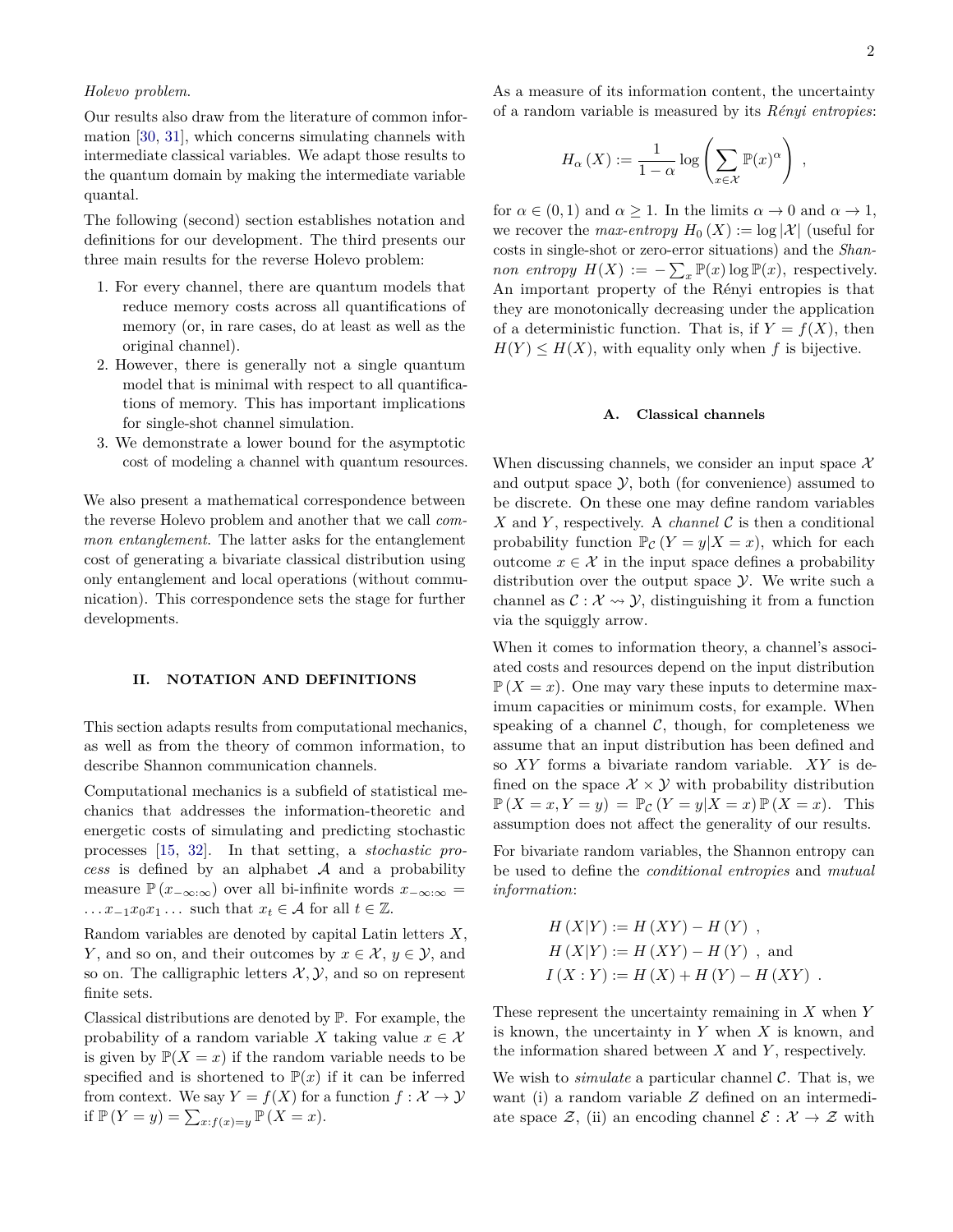<span id="page-2-3"></span>

<span id="page-2-0"></span>FIG. 1. Information flow when simulating a channel: When  $(\mathcal{Z}, \mathcal{E}, \mathcal{D})$  is a model, all paths in the diagram from X to Y represent the same channel—the diagram commutes. When  $\mathcal{E} = f$  is a deterministic function, the model is a factor.

conditional distribution  $\mathbb{P}_{\mathcal{E}}(Z=z|X=z)$ , and (iii) a decoding channel  $\mathcal{D}: \mathcal{Z} \rightarrow \mathcal{Y}$  with conditional distribution  $\mathbb{P}_{\mathcal{D}}(Y=y|Z=z)$  such that:

$$
\mathbb{P}_{\mathcal{C}}(y|x) = \sum_{z \in \mathcal{Z}} \mathbb{P}_{\mathcal{D}}(y|z) \, \mathbb{P}_{\mathcal{E}}(z|x) .
$$

We write this composition rule as  $\mathcal{C} = \mathcal{D} \circ \mathcal{E}$ . We call the triplet  $M = (\mathcal{Z}, \mathcal{E}, \mathcal{D})$  a *model* of channel  $\mathcal{C}$ .

Additionally, *X* − *Z* − *Y* form a Markov chain. The *data processing inequality* tells us that  $H(Z) \geq I(X : Z) \geq$  $I(X:Y)$ . This puts a constraint on models that simulate a given channel  $\mathcal{C}$ .

It is helpful to consider a particular subset of models called *factorizations* or, simply, *factors*. These are triples  $F =$  $(\mathcal{Z}, f, \mathcal{D})$ , where the encoder is a deterministic function  $f: \mathcal{X} \to \mathcal{Z}.$ 

Factors and models may be visualized by the commuting diagram of Fig. [1.](#page-2-0)

What is the use of a model or a factor? Their use arises when considering channels as a resource. If we do not have access to a physical system that directly implements channel  $\mathcal{C}$ , we may resort to systems that instead implement channels  $\mathcal E$  and  $\mathcal D$  in a model  $M = (\mathcal Z, \mathcal E, \mathcal D)$  of  $\mathcal C$ . The more information required to store the intermediate variable *Z*, the more "costly" the model.

Models may be compared in quantifiable terms—through measurable features, such as the Rényi entropies of the intermediate variable *Z*—or they may be compared operationally. On the quantifiable side, one may pick a particular value of *α* and ask which model has the larger  $H_{\alpha}(Z)$ . Given two models  $M_1 = (\mathcal{Z}_1, \mathcal{E}_1, \mathcal{D}_1)$  and  $M_2 = (Z_2, \mathcal{E}_2, \mathcal{D}_2)$  one often finds that  $M_1$  is advantageous with respect to some  $\alpha$ — $H_{\alpha}(Z_1) \leq H_{\alpha}(Z_2)$ —while  $M_2$  is advantageous with respect to others— $H_{\alpha}(Z_2) \leq H_{\alpha}(Z_1)$ .

Sometimes, however, the advantage of  $M_1$  over  $M_2$  is unilateral. Given two models  $M_1$  and  $M_2$  of a channel  $\mathcal{C}_1$ , we say that *M*<sup>1</sup> is *strongly advantageous* with respect to *M*<sub>2</sub> if, for all  $\alpha \geq 0$ ,  $H_{\alpha}(Z_1) \leq H_{\alpha}(Z_2)$ .



<span id="page-2-2"></span>FIG. 2. Channel sufficiency:  $F_2 = (\mathcal{Z}_2, f_2, \mathcal{D}_2)$  is sufficient for  $F_1 = (\mathcal{Z}_1, f_1, \mathcal{D}_1)$  if, for some deterministic *g*, this diagram commutes.

This differs from being *strictly* advantageous, which implies for at least one  $\alpha$  we have  $H_{\alpha}(Z_1) < H_{\alpha}(Z_2)$  without equality.

In contrast, the operational approach asks whether one model of a channel  $\mathcal C$  can effectively substitute for another. For factorizations, there is a particularly useful operational comparison: given factorizations  $F_1 = (\mathcal{Z}_1, f_1, \mathcal{D}_1)$ and  $F_2 = (\mathcal{Z}_2, f_2, \mathcal{D}_2)$  of channel C, we say that  $F_2$  is sufficient for  $F_1$  $F_1$  if there is a deterministic<sup>1</sup> function  $g: \mathcal{Z}_2 \to \mathcal{Z}_1$  such that Fig. [2'](#page-2-2)s diagram commutes.

The idea behind this comparison is that factorization *F*<sup>2</sup> itself can be factorized to yield the model  $F_1$ . In effect,  $F_2$  already uses all the memory required to implement *F*1, as well as some additional overhead. The takeaway, then, is that we might as well use  $F_1$ , as  $F_2$  costs at least as much.

As a consequence of the concavity of Rényi entropies, the statement " $F_2$  is sufficient for  $F_1$ " necessarily implies that  $F_1$  is strongly advantageous with respect to  $F_2$ . If  $F_2$ is sufficient for  $F_1$  and the function  $g : \mathcal{Z}_2 \to \mathcal{Z}_1$  is not bijective, then  $F_1$  is strictly advantageous with respect to *F*2.

Our focus on factorizations pays off with the following result from computational mechanics: For each channel  $\mathcal{C}$ , there exists a *causal factorization*  $F_{\mathcal{C}}$ , unique up to isomorphism, for which all other factorizations *F* of C are sufficient [\[14\]](#page-11-18). Consequently,  $F_c$  is strongly minimal with respect to all other factorizations. The rule that  $F_c(x_1) = F_c(x_2)$  if and only if  $\mathbb{P}(Y = y | X = x_1) =$  $\mathbb{P}(Y = y | X = x_2)$  defines  $F_c$  up to an isomorphism [\[13\]](#page-11-12). (As a consequence, the image of the factorization  $Z_{\mathcal{C}}$  is the minimal sufficient statistic of  $X$  with respect to  $Y$ .) Notice, that the data processing inequality provides the lower bound  $H(Z) \geq I(X:Y)$  for all models and factor-

<span id="page-2-1"></span><sup>&</sup>lt;sup>1</sup> The mapping *g* need not be explicitly deterministic, but if  $f_1$  and *f*<sup>2</sup> are deterministic, then this will require *g* to be so as well.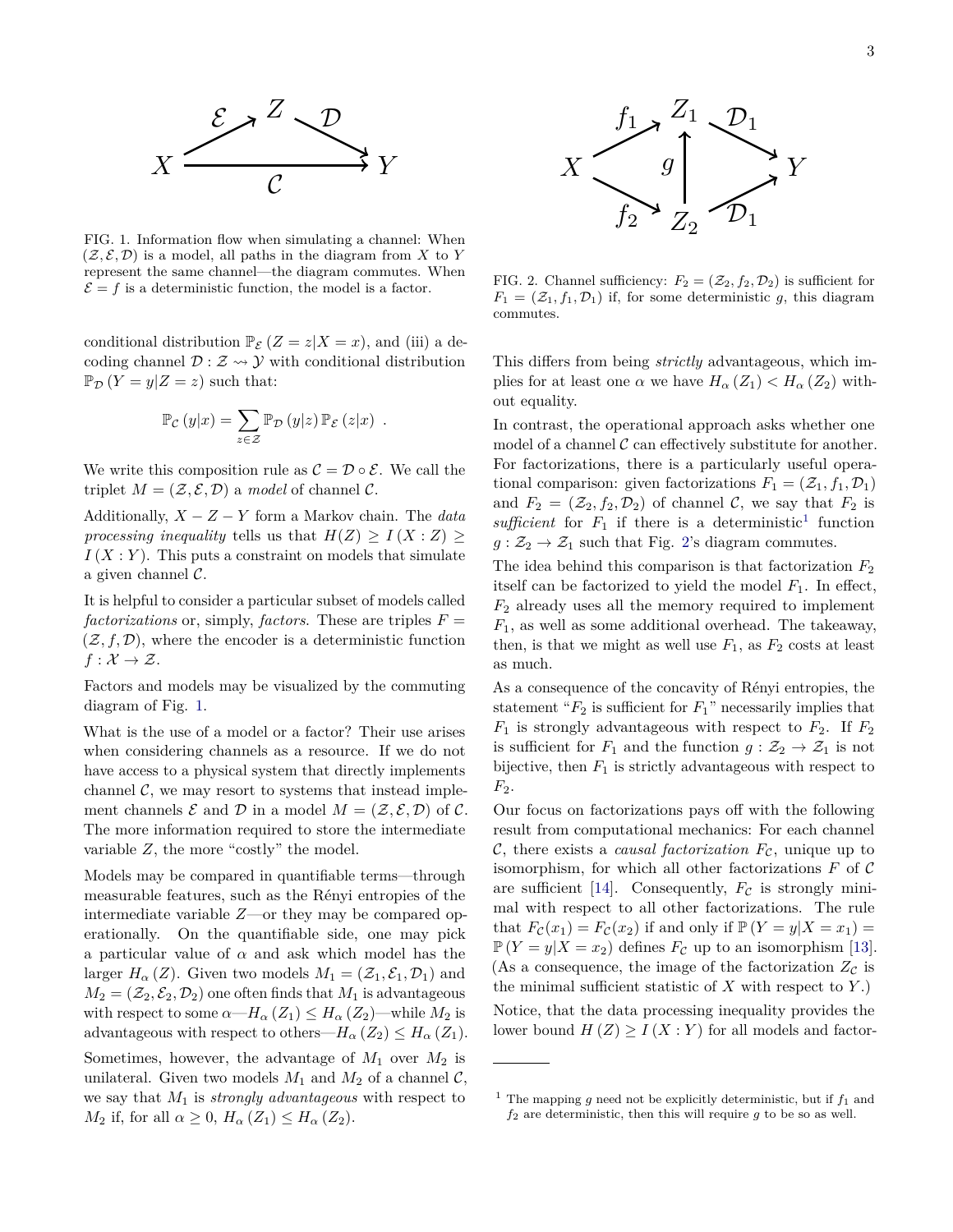<span id="page-3-0"></span>One might conjecture that the nonachievability of *I*(*X* : *Y*) is a consequence of constraining our models to factorizations. However, the problem extends further. The more general problem of optimal *models* (in the broader, stochastic sense defined above) falls under the purview of common information theory [\[30,](#page-12-6) [31\]](#page-12-7). *Common information* refers to the problem of determining when a bivariate distribution *XY* may be jointly generated from a common variable *Z* by local stochastic maps. That is, if *Z* is distributed according to  $P(Z = z)$ , then *XY* is distributed according to:

$$
\mathbb{P}\left(x,y\right)=\sum_{z\in\mathcal{Z}}\mathbb{P}_{A}\left(x|z\right)\mathbb{P}_{B}\left(y|z\right)\mathbb{P}\left(z\right)
$$

for channels  $\mathbb{P}_A$  and  $\mathbb{P}_B$ . Any such joint generation scheme can be rewritten as a model of the channel  $\mathcal C$  from  $\mathcal X$  to Y. In this way, results in the field of common information carry over to models of channels.

In particular, Wyner introduced a measure of common information that relates the asymptotic problem of modeling to the single-shot problem [\[30\]](#page-12-6). In the asymptotic regime, we can discuss a more general type of model. A  $(n, M, \epsilon)$ -*model* of C is a pair of channels  $\mathcal{E}: X \to Z$  and  $\mathcal{D}: Z \to Y$  such that  $\mathcal{E}(X)$  is uniform over M outcomes and:

$$
\left\|\widehat{\mathbb{P}}\left(x,y\right)-\mathbb{P}(x,y)\right\|_1 < \epsilon ,
$$

where  $\widehat{\mathbb{P}}(x, y) = \mathbb{P}_{\mathcal{D} \circ \mathcal{E}}(y|x) \, \mathbb{P}(x)$ .

That is,  $(n, M, \epsilon)$  is a model that approximates *n* independent and identically distributed copies of the channel C with entropy cost  $H(Z) = \log M$  and error  $\epsilon$ . Error here is measured by the  $\ell^1$ -norm  $\lVert \cdot \rVert_1$ . Wyner's result, strengthened by Winter and Ahlswede [\[33,](#page-12-9) [34\]](#page-12-10), is that for any  $\epsilon, \delta > 0$  there exists a sufficiently large *n* such that an  $(n, M, \epsilon)$  model is Markov with  $\frac{1}{n} \log M \le C(X:Y) + \delta$ , where:

$$
C(X:Y) = \min_{X-Z-Y} I(XY:Z)
$$
 (1)

and the minimum is taken over all  $Z$  such that  $X - Z - Y$ . Conversely, for any  $\delta > 0$ , there exists a  $\Delta > 0$  such that all  $(n, M, \epsilon)$ -models with  $\frac{1}{n} \log M \le C(X : Y) - \delta$ have error at least  $\epsilon > \Delta$ . In short,  $C(X:Y)$  is the minimal asymptotic cost rate at which a channel can be approximately simulated.

Usually,  $C(X:Y) > I(X:Y)$ . And so, as in the case of factorizations, stochastic models of channels cannot reduce the memory cost all the way down to the mutual information.

The concepts just reviewed are various and diverse. After introducing equivalent notions for quantum models of channels, we will provide two examples that help elucidate them.

#### **B. Quantum models of channels**

The notion of a classical model readily generalizes to one of a *quantum model* for a classical channel. For clarity, however, we start by defining the important concepts from quantum information.

Instead of random variables, we have quantum states positive operators  $\rho$  on a Hilbert space  $\mathcal H$  such that Tr  $(\rho) = 1$ . We assume H is finite-dimensional with dimension *d*, so that  $\rho$  can be decomposed in the form:

$$
\rho = \sum_{i=1}^{d} \lambda_i |i \rangle \langle i| ,
$$

for an orthogonal basis  $\{|i\rangle\}$  and coefficients  $\lambda_i > 0$  satisfying  $\sum_i \lambda_i = 1$ . The coefficients can be thought of as a probability distribution. Consequently, we can generalize the Rényi entropies to the quantum setting:

$$
S_{\alpha}(\rho) := \frac{1}{1-\alpha} \log \left( \sum_{i=1}^{d} \lambda_i^{\alpha} \right)
$$

$$
= \frac{1}{1-\alpha} \log \text{Tr} \rho^{\alpha} .
$$

In the limits  $\alpha \to 0$  and  $\alpha \to 1$ , we obtain the *maxentropy*  $S_0(\rho) := \log \dim \mathcal{H}$  (useful for costs in single-shot or zero-error situations) and the *von Neumann entropy*  $S(\rho) := -\sum_{i=1}^d \lambda_i \log \lambda_i = -\text{Tr}(\rho \log \rho)$ , respectively.

The interface between the quantum and classical world relies on two classes of operation. The first is an *ensemble*, represented here as a function  $\mathcal{E}: \mathcal{X} \to \mathcal{S}(\mathcal{H})$  from a finite set X to the set  $\mathcal{S}(\mathcal{H})$  of states on H. It denotes a preparation of a quantum system using some initial classical information, stored in a random variable *X*. A *pure-state ensemble* is one for which  $\mathcal{E}(x) = |\psi_x\rangle \langle \psi_x|$  for some (not necessarily orthogonal) vectors  $\{|\psi_x\rangle\}$ .

The second operation is *measurement*, represented as a stochastic map  $\mathcal{M}: \mathcal{S}(\mathcal{H}) \to \mathcal{Y}$  from the set of states to a finite set Y, with the constraint that  $\mathbb{P}_M(y|\rho) =$ Tr  $(M_y \rho)$  for some set of positive operators  $\{M_y\}$  satisfying  $\sum_{y} M_y = 1$ . This is known as a *positive-operatorvalued measure* or POVM. We have a *projector-valued measure* or PVM when  $M_y = |y\rangle\langle y|$  for some orthogonal basis  $\{|y\rangle\}.$ 

Ensembles and measurements may be composed to create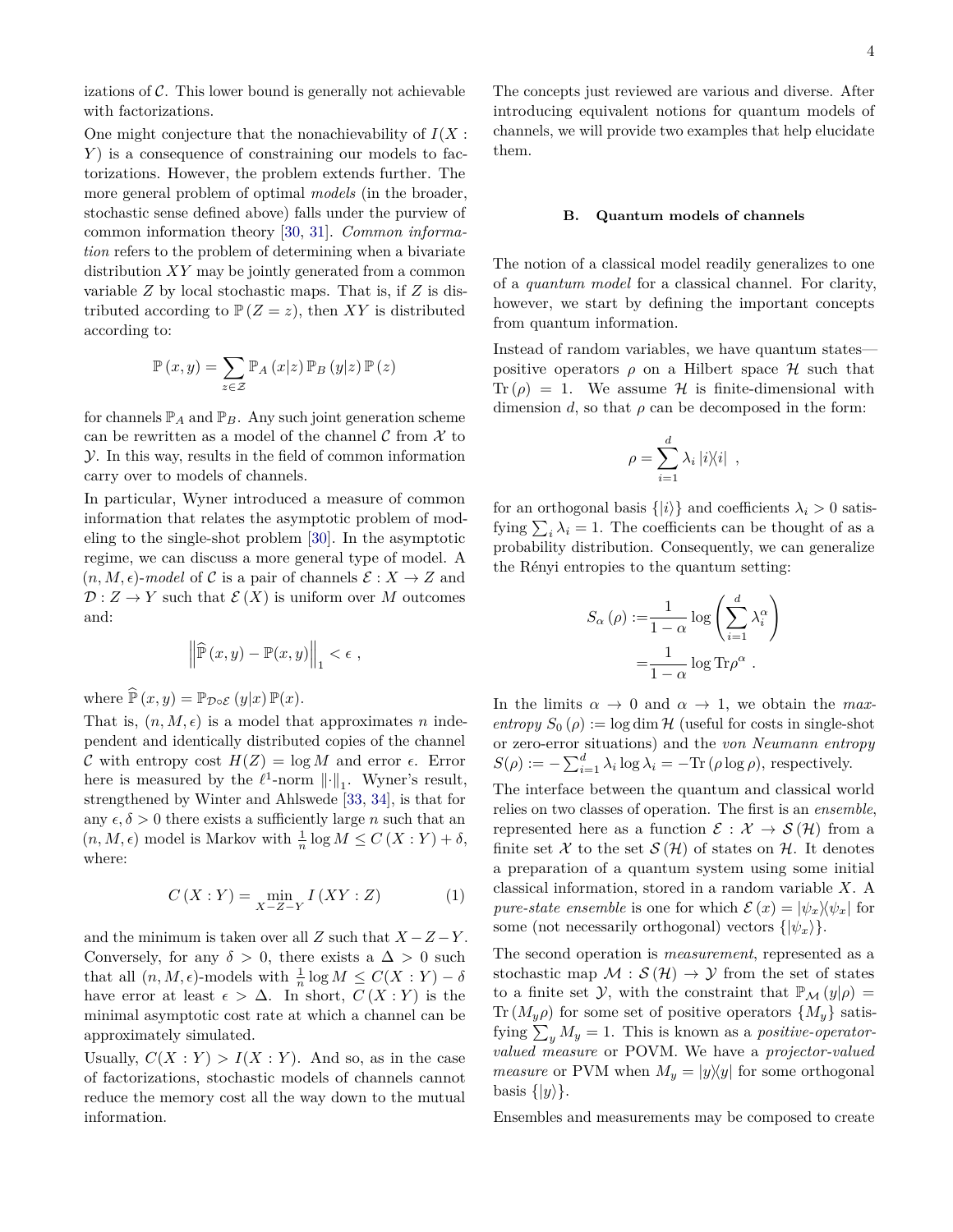<span id="page-4-1"></span>a classical channel. We say  $\mathcal{M} \circ \mathcal{E} = \mathcal{C}$  if:

$$
\mathbb{P}_{\mathcal{C}}(y|x) = \text{Tr}(M_y \mathcal{E}(x)) .
$$

We are now ready to define a *quantum model of a channel* C. This is the triplet  $\mathcal{Q} = \{\mathcal{H}, \mathcal{E}, \mathcal{M}\}\)$  containing a Hilbert space H, an ensemble  $\mathcal{E}: \mathcal{X} \to \mathcal{B}(\mathcal{H})$ , and a POVM  $\mathcal{M} : \mathcal{B}(\mathcal{H}) \rightsquigarrow \mathcal{Y}$ , such that  $\mathcal{M} \circ \mathcal{E} = \mathcal{C}$ .

Classically, we found it useful to specify *factors* of channels, which replaced the stochastic encoding map with a deterministic one. Here, the closest analogue is a model  $\mathcal{Q} = \{\mathcal{H}, \mathcal{E}, \mathcal{M}\}\$  where  $\mathcal{E}$  is a pure-state ensemble. We call this a *pure-state model*.

However, each quantum model  $\mathcal{Q} = \{ \mathcal{H}, \mathcal{E}, \mathcal{M} \}$  also *induces* a classical factorization. The induced factorization of a model Q is the classical factorization  $F_{\mathcal{Q}} =$  $(\mathcal{Z}_{\mathcal{Q}}, f_{\mathcal{Q}}, \mathcal{D}_{\mathcal{Q}})$  of C such that  $f_{\mathcal{Q}}(x) = f_{\mathcal{Q}}(x')$  if and only if  $\rho_x = \rho_{x'}$ . This factorization is unique up to isomorphisms. Note that each induced factorization must be a *refinement* of the causal factorization  $F_c$ ; that is,  $F_Q(x_1) = F_Q(x_2)$ implies that  $F_{\mathcal{C}}(x_1) = F_{\mathcal{C}}(x_2)$ .

The notion of strongly advantageous carries over to the quantum domain. Let  $\mathcal{Q}_1 = {\mathcal{H}_1, \mathcal{E}_1, \mathcal{M}_1}$  and  $\mathcal{Q}_2 =$  $\{\mathcal{H}_2, \mathcal{E}_2, \mathcal{M}_2\}$  be two quantum models. For a given input  $\mathbb{P}(x)$ , let  $\rho_1 = \sum_x \mathbb{P}(x)\mathcal{E}_1(x)$  and  $\rho_2 = \sum_x \mathbb{P}(x)\mathcal{E}_2(x)$ represent the model states. We say that  $Q_1$  is *strongly advantageous* with respect to  $\mathcal{Q}_2$  if  $S_\alpha(\rho_1) \leq S_\alpha(\rho_2)$  for all  $\alpha \geq 0$ .

We can also generalize the asymptotic notion of models. An  $(n, M, \epsilon)$ -quantum model is given by an Mdimensional space  $\mathcal{H}$ , an ensemble  $\mathcal{E} : \mathcal{X}^N \to \mathcal{B}(\mathcal{H}),$ and  $\mathcal{M} = \{M_{y^n} \in \mathcal{B}(\mathcal{H}) : y^n \in \mathcal{Y}^n\}$ , such that  $\rho =$  $\sum_{x^n} \mathbb{P}(x^n) \mathcal{E}(x^n)$  is uniform over  $\mathcal{H}$  and:

$$
\left\|\widehat{\mathbb{P}}\left(x,y\right)-\mathbb{P}(x^n,y^n)\right\|_1 < \epsilon ,
$$

defining  $\widehat{\mathbb{P}}(x^n, y^n) := \mathbb{P}_{\mathcal{M}\circ\mathcal{E}}(y^n|x^n)\mathbb{P}(x)$ .

#### **C. Examples**

The *Redundant Binary Symmetric Channel* [\[35\]](#page-12-11) (RBSC) is a simple example that compactly illustrates the potential for quantum advantage in simulating classical channels. We define this channel  $\mathcal C$  as follows:

$$
X\backslash Y \qquad 0 \qquad 1
$$
  
\n
$$
\mathbb{P}(Y = y | X = x) = \frac{1}{2} \begin{pmatrix} 1-p & p \\ p & 1-p \\ 1-p & p \\ 3 & p & 1-p \end{pmatrix},
$$
 (2)



<span id="page-4-0"></span>FIG. 3. Factorizing the Redundant Binary Symmetric Channel: (Left) Channel from *X* to *Y* . (Right) Intermediate variable *Z* cleaves channel into two steps—first deterministic, then stochastic. Arrow shade indicates conditional probability: black: 1, dark gray:  $1 - p$ , and light gray: *p*. Dashed ellipses show input equivalence classes. (Note re-ordering of  $X = 1$ ) and  $X = 2.$ )

which is shown in Fig. [3](#page-4-0) (left).

To obtain the correct conditional distribution for *Y* , distinguishing  $x = 0$  from  $x = 2$  and also  $x = 1$  from  $x = 3$  are unnecessary. We eliminate this redundancy by mapping to intermediate variable *Z* with the function  $F: \mathcal{X} \to \mathcal{Z}$ :

$$
F(x) = \begin{cases} 0, & x \in \{0, 2\} \\ 1, & x \in \{1, 3\} \end{cases}
$$

*.*

*,*

The second factor (channel  $\mathcal{C}'$ ) follows directly from this definition of *f*:

$$
Z\backslash Y = 0 \t 1
$$
  

$$
\mathbb{P}(Y = y|Z = z) = \frac{0}{1} \begin{pmatrix} 1-p & p \\ p & 1-p \end{pmatrix},
$$

Figure [3](#page-4-0) shows this factorization for the RBSC channel. It is fairly easy to see that  $H_{\alpha}(Z) \leq H_{\alpha}(X)$  for any input random variable *X* and all  $\alpha \geq 0$ . And so, this factorization represents a compression of the input information, without losing information necessary for obtaining the correct output distribution.

Now, consider the quantum map  $\mathcal{E}: \mathcal{X} \to \mathcal{B}(\mathcal{H})$ , given by:

$$
\mathcal{E}(x) = \begin{cases} \rho_A = |A\rangle\langle A|, & \text{for } x = 0, 2\\ \rho_B = |B\rangle\langle B|, & \text{for } x = 1, 3 \end{cases}
$$

where:

$$
|A\rangle \equiv \sqrt{1-p} |0\rangle + \sqrt{p} |1\rangle ,
$$
  

$$
|B\rangle \equiv \sqrt{p} |0\rangle + \sqrt{1-p} |1\rangle ,
$$

with orthonormal basis  $\{|0\rangle, |1\rangle\}$ . If we use the mea-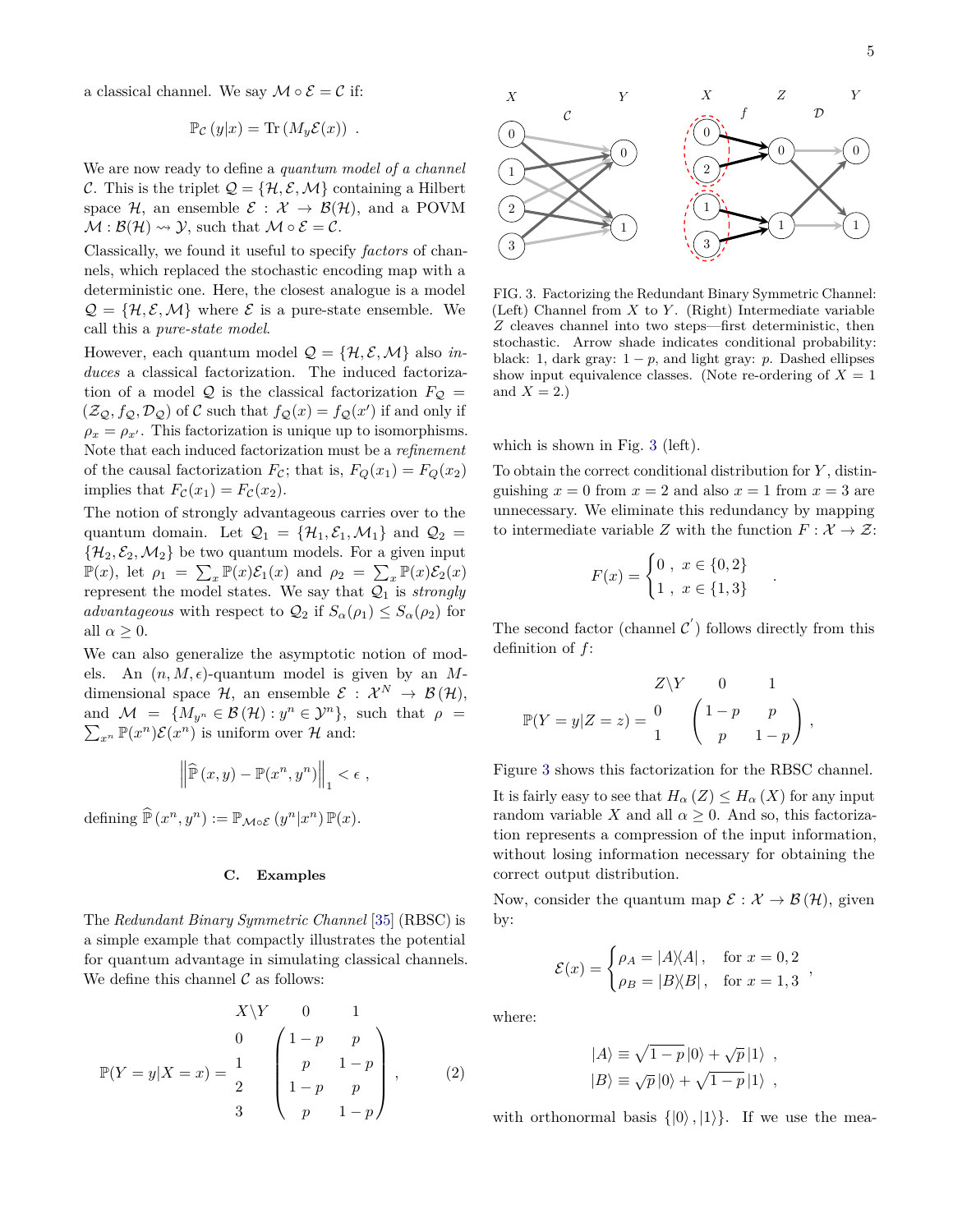<span id="page-5-2"></span>

<span id="page-5-0"></span>FIG. 4. Factorization quantum advantage:  $H(Z) - S(\rho)$  for quantum Redundant Binary Symmetric Channel with  $\alpha =$  $\mathbb{P}(Z=0)$ ; see Fig. [3.](#page-4-0) Maximum advantage occurs at  $p=\alpha=$  $1/2$  and minima when  $p = 0$  or  $\alpha = 0$ .

surement  $\mathcal{M} = \{ |0\rangle\langle 0|, |1\rangle\langle 1| \}$ , we see that the channel is faithfully represented:

$$
\mathbb{P}(Y = 0|X = x \in \{0, 2\}) = \langle 0|\rho_A|0\rangle = 1 - p,
$$
  
\n
$$
\mathbb{P}(Y = 1|X = x \in \{0, 2\}) = \langle 1|\rho_A|1\rangle = p,
$$
  
\n
$$
\mathbb{P}(Y = 0|X = x \in \{1, 3\}) = \langle 0|\rho_B|0\rangle = p,
$$
  
\n
$$
\mathbb{P}(Y = 1|X = x \in \{1, 3\}) = \langle 1|\rho_B|1\rangle = 1 - p.
$$

Note that just as there were two classical intermediate states  $\mathcal{Z} = \{0, 1\}$  for the RBSC, there are two quantum signal states  $\rho_0$  and  $\rho_1$ . For a given distribution over inputs  $\mathbb{P}(X)$ , we can also compare the entropy of the classical and quantum intermediate variables. The entropy of the quantum mixed state  $\rho = \sum_{x \in \mathcal{X}} \mathbb{P}(x) \mathcal{E}(x)$  is given by the *von Neumann entropy*:

$$
S(\rho) = -\operatorname{tr}(\rho \log \rho) .
$$

Importantly, this entropy is less than the classical entropy:

$$
S(\rho) \le H(Z) \le H(X) ,
$$

for any input distribution  $\mathbb{P}(X)$  [\[36,](#page-12-12) [37\]](#page-12-13). Figure [4](#page-5-0) shows the *quantum advantage*  $H(Z) - S(\rho)$  as a function of input distribution  $\mathbb{P}(X \in \{0,2\}) = \alpha$  and channel parameter *p*. *The quantum factorization of the channel is, in this sense, more efficient than the reduced classical channel*.

Consider a second example. Let  $\mathcal{X} = \mathcal{Y} = \{A, B, C\}$  and consider the channel  $\mathcal{C}$ , depicted in Fig. [5,](#page-5-1) given by the



<span id="page-5-1"></span>FIG. 5. A channel that maps the set {A*,* B*,* C} to itself. Dark arrows represent probability  $p = 2/3$  of transition and light arrows  $p = 1/6$ , so that all the outgoing edges of a node sum to 1.

probabilities:

$$
X\backslash Y \quad A \quad B \quad C
$$
  
\n
$$
\mathbb{P}(Y = y | X = x) = \begin{bmatrix} A \\ B \\ C \end{bmatrix} \begin{pmatrix} 2/3 & 1/6 & 1/6 \\ 1/6 & 2/3 & 1/6 \\ 1/6 & 1/6 & 2/3 \end{pmatrix}.
$$

This channel is adapted from a stochastic process in Ref. [\[21\]](#page-11-17), and we call it the *3-MBW channel* after that process. Note that the channel is, effectively, its own causal factorization, as each  $x \in X$  has a unique conditional distribution  $\mathbb{P}(y|x)$ . Thus, the channel is already its strongly advantageous factorization. With uniform input  $\mathbb{P}(x) = 1/3$ , we have  $H_\alpha(X) = \log_2 3$  for all  $\alpha$ .

Two quantum models of this channel may be constructed. The first, which we call  $\mathcal{Q}_1$ , has a Hilbert space  $\mathcal{H}_1$ spanned by the orthogonal basis  $\{ |A\rangle, |B\rangle, |C\rangle \}$  with ensemble and POVM given by:

$$
\mathcal{E}(x) = |\phi_x \rangle \langle \phi_x | ,
$$
  

$$
|\phi_x \rangle = \sum_{y \in \mathcal{Y}} \sqrt{\mathbb{P}(y|x)} |y \rangle , \text{ and}
$$
  

$$
M_y = |y \rangle \langle y| .
$$

Note that this induces the causal factorization. For the uniform input  $\mathbb{P}(x) = 1/3$ , we get an entropy cost of  $S(\rho) \approx 0.69$  qubits and a dimension cost of  $S_0(\rho) = \log_2 3$ qubits. Thus, we see the model improves on the classical case in entropy, but not in dimension. This type of model is inspired by the *q-machine* for processes [\[16\]](#page-11-14) and generalizes easily to other channels.

The second model, which we call  $\mathcal{Q}_0$ , has a Hilbert space  $\mathcal{H}_0$  spanned by the orthogonal basis  $\{|0\rangle, |1\rangle\}$  with en-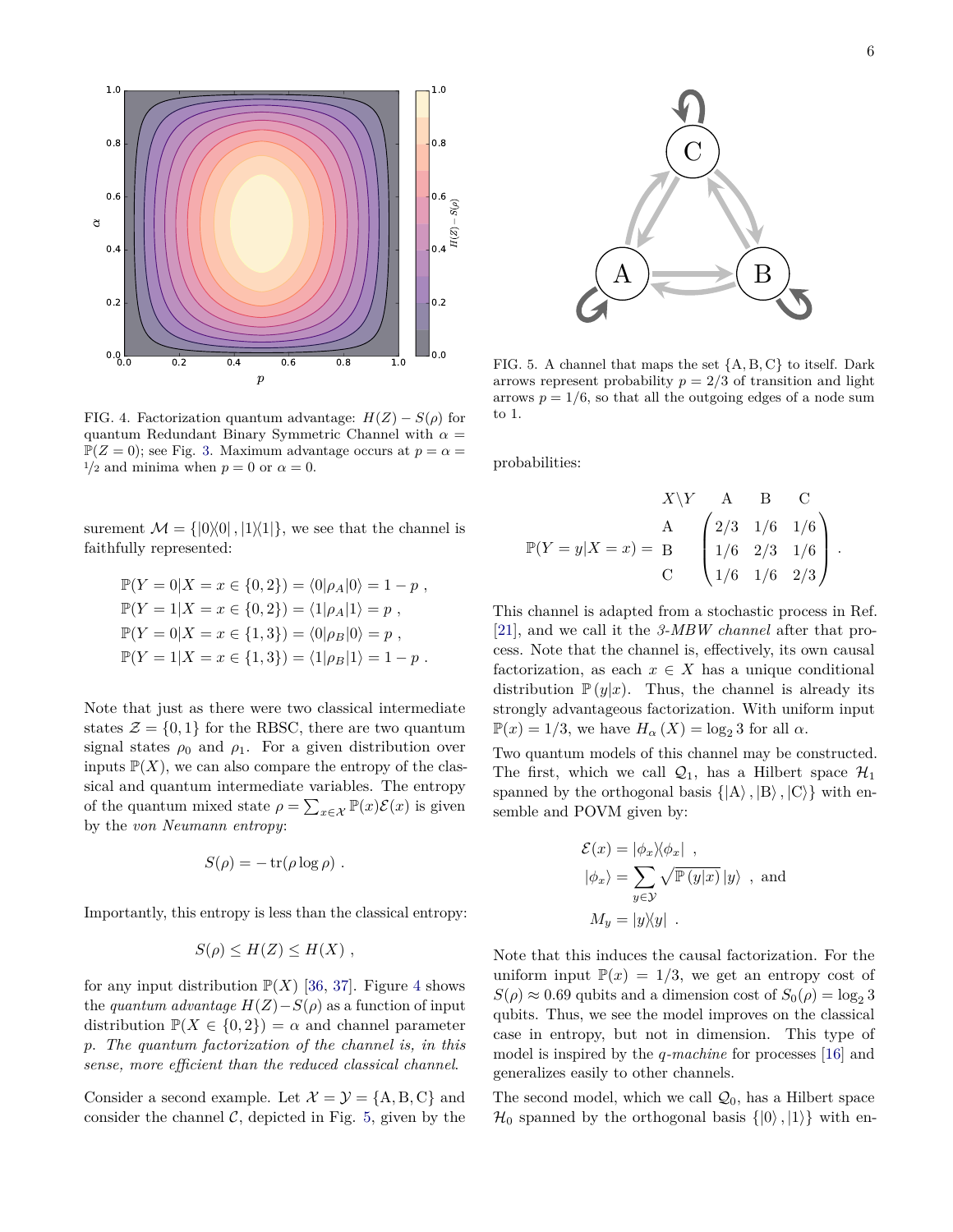<span id="page-6-1"></span>
$$
\rho_x = |\psi_x \rangle \langle \psi_x | ,
$$
  
\n
$$
|\psi_x \rangle = \begin{cases} |0\rangle & x = A \\ \frac{1}{2} |0\rangle + \frac{\sqrt{3}}{2} |1\rangle & x = B \\ \frac{1}{2} |0\rangle - \frac{\sqrt{3}}{2} |1\rangle & x = C \end{cases}
$$
, and  
\n
$$
M_y = \frac{2}{3} |\psi_y \rangle \langle \psi_y | .
$$

This, too, induces the causal factorization. For the uniform input, we get an entropy and dimension cost of  $S(\rho) = S_0(\rho) = 1$  qubits. In both of these quantifications, this model improves upon the classical case.

The other feature worth noting is that  $\mathcal{Q}_0$  is advantageous over  $\mathcal{Q}_1$  in the dimension cost  $S_0$ , but the opposite is true for the entropy cost  $S_1$ . (Indeed, this motivated the subscripts.) Reference [\[21\]](#page-11-17) demonstrated that, for the Markov process version of this channel, the model  $\mathcal{Q}_0$  was actually only two-dimensional model of the process. This result trivially carries over to the channel itself, which means  $\mathcal{Q}_0$  is the model that *uniquely* minimizes  $S_0$ . However, it clearly does not minimize  $S_1$ . This demonstrates that, for at least this channel, no "strongly minimal" purestate quantum model exists. This contrasts starkly to the causal factorization, which is strongly minimal among classical factorizations.

## **III. QUANTUM MODEL ADVANTAGE**

These examples hint at rather more general results on quantum advantage.

#### **A. Single-shot: Constraints on minimal models**

Our first pair of results is motivated by the questions: What models are optimal? And, how do they compare, generally, to the causal factorization for classical models? We begin with the observation, stated earlier, that each quantum model  $Q$  of a channel  $C$  induces a classical factorization *FQ*. Recall that each induced factorization must be a refinement of the causal factorization  $F_{\mathcal{C}}$ .

Classically, a refinement to the causal factorization can be *merged*, where we combine causally equivalent inputs until the causal factorization is achieved, minimizing the Rényi entropies. Can we do the same for quantum models? There is, in fact, a process of *state-merging* that allows for the algorithmic reduction of any Rényi entropy individually.

The goal of state-merging is to combine the partitions of causally equivalent states. In this case, state merging on a quantum model means modifying an ensemble  $\mathcal{E}(x)$ , where  $\mathcal{E}(x_1) \neq \mathcal{E}(x_2)$  for some  $x_1, x_2 \in \mathcal{X}$  with  $x_1 \sim_C x_2$ , into a new  $\mathcal{E}'(x)$  so that  $\mathcal{E}'(x_1) = \mathcal{E}'(x_2)$ . This can be accomplished in at least two ways:

1. 
$$
\mathcal{E}'(x_1) = \mathcal{E}(x_2)
$$
 and  $\mathcal{E}'(x) = \mathcal{E}(x)$  for  $x \neq x_1$  or  
2.  $\mathcal{E}'(x_2) = \mathcal{E}(x_1)$  and  $\mathcal{E}'(x) = \mathcal{E}(x)$  for  $x \neq x_2$ .

Recalling that the average model state is written as:

$$
\rho = \sum_{x} \mathbb{P}(x)\mathcal{E}(x) ,
$$

we construct two new average model states:

$$
\rho^{(1\to 2)} = \sum_{x \neq x_1} \mathbb{P}(x)\mathcal{E}(x) + \mathbb{P}(x_1)\mathcal{E}(x_2)
$$
 and  

$$
\rho^{(2\to 1)} = \sum_{x \neq x_2} \mathbb{P}(x)\mathcal{E}(x) + \mathbb{P}(x_2)\mathcal{E}(x_1).
$$

Each results from two distinct forms of state merging. It is important to determine if such a technique reduces memory costs. This leads to a lemma that underlies our first main result.

**Lemma 1.** Let  $f : \mathbb{R} \to \mathbb{R}$  be a concave function and let  $S_f(\rho) = \text{Tr}(f(\rho))$ *. Then:* 

$$
S_f(\rho) \ge \min\{S_f(\rho^{(1\to 2)}), S_f(\rho^{(2\to 1)})\}.
$$
 (3)

**Proof.** Let  $f : \mathbb{R} \to \mathbb{R}$  be a concave function and let  $S_f(\rho) = \text{Tr}(f(\rho))$ *. Define:* 

<span id="page-6-0"></span>
$$
\alpha = \mathbb{P}(x_1)/(\mathbb{P}(x_1) + \mathbb{P}(x_2))
$$
  
1 - 
$$
\alpha = \mathbb{P}(x_2)/(\mathbb{P}(x_1) + \mathbb{P}(x_2))
$$

*One can check that:*

$$
\rho = \alpha \rho^{(1 \to 2)} + (1 - \alpha) \rho^{(2 \to 1)}.
$$

*By f's concavity:*

$$
S_f(\rho) \ge \alpha S_f(\rho^{(1\to 2)}) + (1 - \alpha) S_f(\rho^{(2\to 1)})
$$
  
 
$$
\ge \min\{S_f(\rho^{(1\to 2)}), S_f(\rho^{(2\to 1)})\}.
$$
 (4)

*So, either*  $\rho^{(1\rightarrow 2)}$  *or*  $\rho^{(2\rightarrow 1)}$  *must be smaller according to f.*

From this useful bound follows one of our primary results:

**Result 1** (Causal Model Optimality)**.** *A quantum model of a channel* C *minimizes*  $S_f(\rho)$ *, where*  $\rho$  *is the average of the models' ensemble and f is any concave function,* only if *it induces the causal factorization of* C*.*

To see this, suppose otherwise: There exists a quantum model Q that does not induce the causal factorization, but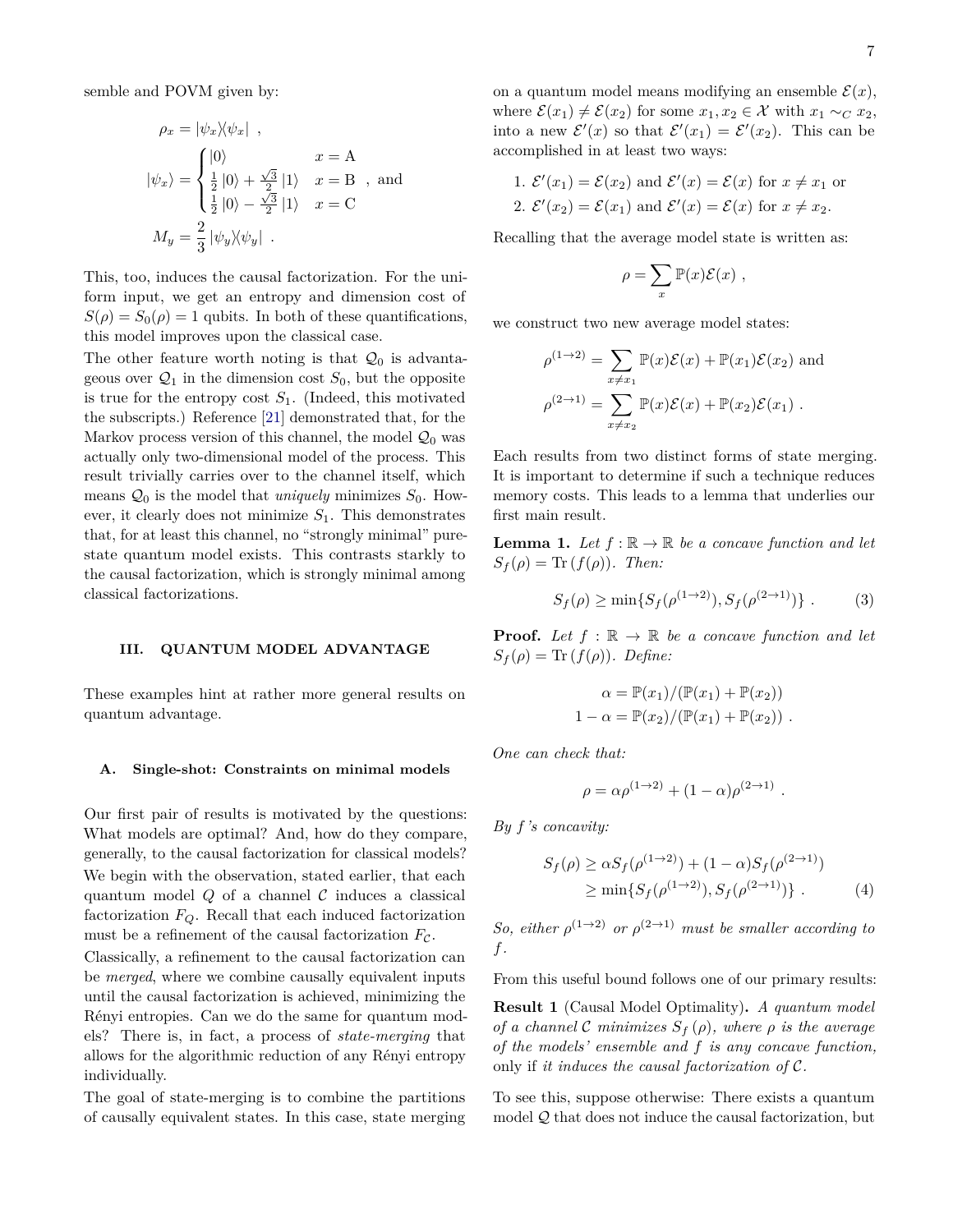<span id="page-7-0"></span>that is *f*-minimal. By Eq. [\(3\)](#page-6-0), though, we can perform a state-merging that yields a model  $Q'$  with  $S_f(\rho') \leq S_f(\rho)$ . This is a contradiction.

Of course, this result applies to the Rényi entropies  $S_{\alpha}(\rho)$ as well:  $S_{\alpha}(\rho) = S_{f}(\rho)/(1 - \alpha)$ , where  $f(x) = x^{\alpha}$ .

There are some caveats to this result. The first is that a minimum does not *necessarily* exist. The space of all possible models contains models of arbitrarily high Hilbert space dimension, and so it is not compact. This is still true even if we restrict to the space of models that induce the causal factorization: There is no restriction on the dimension of the states  $\mathcal{E}(x)$ .

However, if we restrict to pure-state models that induce the causal factorization, then the states  $\mathcal{E}(x)$  can span a space of dimension no larger than dim  $\mathcal{H} = |\mathcal{Z}_c|$ . This makes the model-space compact and ensures the existence of a minimal model for each  $S_\alpha$ .

Now, in the classical case, the causal factorization was unique and *strongly minimal*, in that it minimized all  $H_{\alpha}$ . Our result shows that only quantum models that induce the causal factorization can be minimal. However, it does not prove that *strongly* minimal models exist. As we saw in the example of the 3-MBW channel, there may be models that are only *weakly* minimal, in that they only minimize some Rényi entropies and not others.

Our second main result focuses on comparing pure-state quantum models with the classical causal factorization itself. Pure-state quantum models, recall, are a quantum analogue to the factorization. Furthermore, as we just saw, pure-state quantum models that minimize any Rényi entropy must induce the causal factorization. Thus, to determine if and when they improve upon their classical counterpart, it makes sense to compare pure-state models that induce the causal factorization with the causal factorization itself.

Let  $Q$  be a pure-state quantum model that induces the causal factorization. Then its average model state is:

$$
\rho = \sum_{z} \mathbb{P}(z) \left| \psi_{z} \right\rangle \left\langle \psi_{z} \right| ,
$$

where the sum is over causal states  $z \in \mathcal{Z}_{\mathcal{C}}$  and the states  $|\psi_z\rangle$  correspond to the states of the quantum model:  $\mathcal{E}(x) = |\psi_z\rangle\langle\psi_z|, \text{ if } z = f_{\mathcal{C}}(x).$ 

We can also consider the orthogonal decomposition:

$$
\rho = \sum_i \lambda_i \left| i \right\rangle \left\langle i \right| \ .
$$

The vector of coefficients  $\lambda_i$  and the probability distribution  $\mathbb{P}(z)$  are related by a unitary matrix  $U_{iz}$  such that

[\[37\]](#page-12-13):

$$
\mathbb{P}(z) = \sum_{i} |U_{iz}|^2 \lambda_i.
$$

 $U_{iz}$  is the identity matrix if and only if the states  $\{|\psi_z\rangle\}$ are orthogonal. This establishes a *majorization* relationship between the two vectors, written  $\lambda_i \gtrsim \mathbb{P}(z)$  [\[38\]](#page-12-14). The importance of this result here is that, for all concave  $\alpha \geq 0$ , we have  $S_{\alpha}(\rho) \leq H_{\alpha}(Z_{\mathcal{C}})$ ; with equality for  $\alpha > 0$ if and only if the states  $\{|\psi_z\rangle\}$  are orthogonal.

This gives our second main result:

**Result 2** (Strong/strict advantage of quantum models)**.** *Given any input distribution*  $\mathbb{P}(x)$ *, a pure-state quantum model of a channel* C *that induces the causal factorization F*<sub>C</sub> *satisfies*  $S_{\alpha}(\rho) \leq H_{\alpha}(Z_{\mathcal{C}})$ *, where*  $\rho := \sum_{x} \mathbb{P}(x) \mathcal{E}(x)$ *is the average state. For*  $\alpha > 0$ *, the above bound is strict whenever the ensemble*  $\mathcal{E}(x)$  *is nonorthogonal.* 

This result generalizes a similar result from Ref. [\[21\]](#page-11-17) to channels. In fact, it strengthens it. Rather than  $P(z)$ being determined by a process' unique stationary state distribution, here it can be determined by any input distribution  $\mathbb{P}(x)$ , and the quantum model state is still strongly advantageous.

## **B. Asymptotics: A lower bound**

The previous section focused on pure states. Now, we return to mixed states to study the general asymptotic case.

Earlier we defined the  $(n, M, \epsilon)$ -quantum model. We introduce here a single-letter optimization that lower-bounds the rate  $\frac{1}{n} \log M$  at which a channel can be quantally modeled, based on the classical Wyner common information. Unlike the classical case, we do not claim this bound is tight.

To set it up, consider a *d*-dimensional model  $(\mathcal{H}, \mathcal{E}, \mathcal{M})$ of the variables  $XY$ , with  $\rho = \sum_x \mathbb{P}(x)\mathcal{E}(x)$ . We define the *Holevo information*:

$$
I_X(X:\rho) = S(\rho) - \sum_x \mathbb{P}(x)S(\mathcal{E}(x)).
$$

For each state in the ensemble, we do an orthogonal decomposition:

$$
\mathcal{E}(x) = \sum_{i=1}^d \lambda_{i|x} |i, x\rangle\langle i, x| ,
$$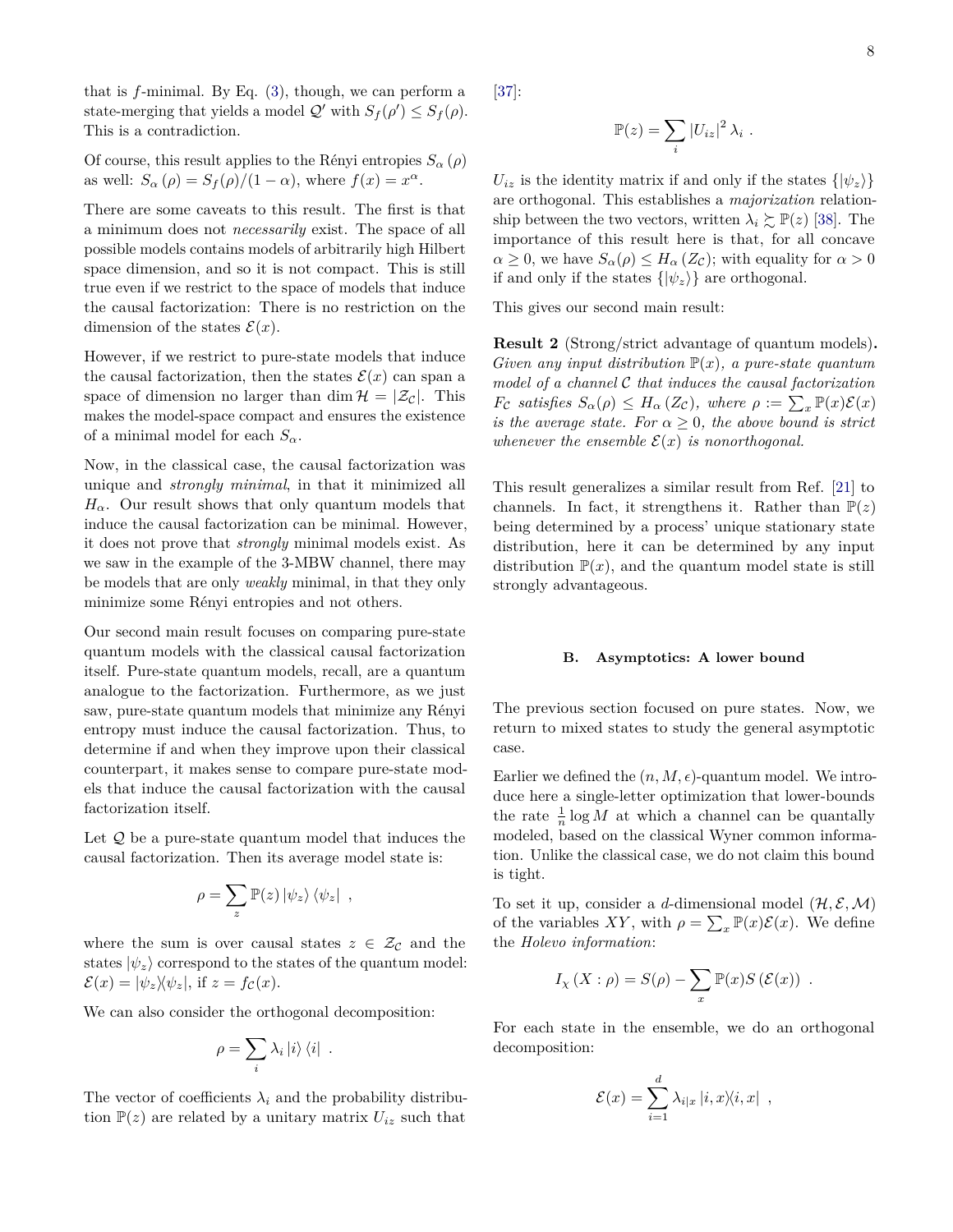<span id="page-8-0"></span>and define the conditional measurement information:

$$
I_{\mu}(Y : \rho | X)
$$
  
= 
$$
\sum_{x \in \mathcal{X}} \sum_{i=1}^{d} \mathbb{P}(x, i, y) \log \left( \frac{\mathbb{P}(i, y | x)}{\mathbb{P}(y | x) \lambda_{i | x}} \right)
$$

where:

$$
\mathbb{P}(x,i,y) = \mathbb{P}(x)\lambda_{i|x} \langle i, x|M_y|i,x\rangle .
$$

(Note that  $\mathbb{P}(x, y) = \sum_i \mathbb{P}(x, i, y)$ .) With these two, we define:

$$
I(XY : \rho) = I_X(X : \rho) + I_\mu(Y : \rho|X) .
$$

Another way to approach this quantity is to define:

$$
\rho_{xy} = \sum_{i=1}^d \frac{\lambda_{i|x} \left\langle i, x | M_y | i, x \right\rangle}{\mathbb{P}\left( y | x \right)} \left| i, x \right\rangle \left\langle i, x \right|
$$

as a state representing our knowledge, after the measurement, about what *i was* before measurement. (This is not the final state after measurement, as the measurement itself induces further modification.) We then have:

$$
I(XY: \rho) = S(\rho) - \sum_{x,y} \mathbb{P}(x,y) S(\rho_{xy}) .
$$

This is equivalent to our earlier definition, but expresses the quantity as a kind of Holevo quantity.

We define an analogue to the Wyner common information as:

$$
C_{q,l}(X\rangle Y) = \inf_{X-\rho-Y} I(XY:\rho) .
$$

where  $X - \rho - Y$  indicates that we are varying over all models of XY. The notation  $X \ Y$  indicates that this is not a symmetric quantity between *X* and *Y* .

Notice that we define this quantity as an infimum and not a minimum, as Wyner did. This is because Wyner's proof [\[30\]](#page-12-6) demonstrated that the infimum could be attained on a compact subset of the model space. This result relies on being able to decompose  $I(XY:W)$  as  $H(XY)$  –  $H(XY|W)$ . The minimization of  $I(XY:W)$  becomes the maximization of  $H(XY|W)$ . And this can be written as a linear function of  $\mathbb{P}(w)$ :

$$
H(XY|W) = -\sum_{w} \mathbb{P}(w) \sum_{x,y} \mathbb{P}(x,y|w) \log \mathbb{P}(x,y|w) ,
$$

if we hold  $\mathbb{P}(x,y|w)$  fixed.

It is the linearity of the optimization function, in the classical case, that allows the assumption of a compact

minimization. However, our quantum generalization  $I(XY: \rho)$  cannot be expressed in a way that allows the optimization to be linearized. This is why we cannot assume the existence of a minimum.

Our third main result can now be stated as follows.

**Theorem 1.** *Let*  $\delta > 0$ *. Then there exists a fixed*  $\Delta > 0$ such that, for all quantum  $(n, M, \epsilon)$ -models,  $\frac{1}{n} \log M \leq$  $C_{q,l}(X:Y) - \delta$  *implies*  $\epsilon > \Delta$ *.* 

In other words, if the model's cost rate is bounded below by  $C_{q,l}$ , then its error is bounded away from zero. To achieve arbitrary accuracy, it must have a rate of at least  $C_{q,l}$ .

**Proof.** *The argument follows the same logic as Wyner's [\[30\]](#page-12-6) and proceeds by contradiction. Suppose with δ fixed that, for any*  $\Delta > 0$ *, we can find a*  $(n, M, \epsilon)$ *-model with*  $\frac{1}{n} \log M \leq C_{q,l}(X:Y) - \delta$  *and*  $\epsilon < \Delta$ *. For such a model:* 

$$
\frac{1}{n}\log M \ge \frac{1}{n}I\left(X^n\widehat{Y}^n:\rho\right)
$$
  
 
$$
\ge \frac{1}{n}H\left(X^n\widehat{Y}^n\right) - \frac{1}{n}H\left(X^n\widehat{Y}^n|\rho\right) ,
$$

*where:*

$$
H\left(X^n\widehat{Y}^n|\rho\right) = H_X\left(X^n|\rho\right) + H_\mu\left(Y^n|\rho,X^n\right) ,
$$
  
\n
$$
H_X\left(X^n|\rho\right) = H(X^n) - I_X\left(X^n:\rho\right) , \text{ and}
$$
  
\n
$$
H_\mu\left(\widehat{Y}^n|\rho,X\right) = H\left(\widehat{Y}^n\right) - I_\mu\left(Y^n:\rho|X^n\right) .
$$

We see that  $H_\mu\left(\hat{Y}^n\bigg|\rho,X\right)$  is explicitly a conditional en*tropy by definition and so is subadditive. The subadditivity of*  $H_\chi(X^n|\rho)$  *is follows from the strong subadditivity of von Neumann entropy. Subadditivity implies that:*

$$
H\left(X^n\widehat{Y}^n|\rho\right)\leq \sum_k H\left(X_k\widehat{Y}_k|\rho\right) .
$$

*We then have:*

$$
\frac{1}{n}\log M \ge \frac{1}{n}H\left(X^n\widehat{Y}^n\right) - \frac{1}{n}\sum_k H\left(X_k\widehat{Y}_k|\rho\right) .
$$

*By assumption, we can drive* ∆ *low enough that*  $H(X^n\widehat{Y}^n) \geq H(X^nY^n) - O(\Delta)$  *where*  $O(\Delta)$  *is the standard big-O notation. Since H* (*X<sup>n</sup>Y <sup>n</sup>*) *is separable,*  $we$  *can write*  $H(X^n\widehat{Y}^n) = \sum_k H(X_k\widehat{Y}_k) - O(\Delta)$  *for some*  $\eta > 0$ *. Thus:* 

$$
\frac{1}{n}\log M \ge \frac{1}{n}\sum_{k} I\left(X_k\widehat{Y}_k : \rho\right) - O\left(\Delta\right) .
$$

*This is a sum over a collection of single-letter models of channels that are at least*  $\Delta$ -*close to XY*.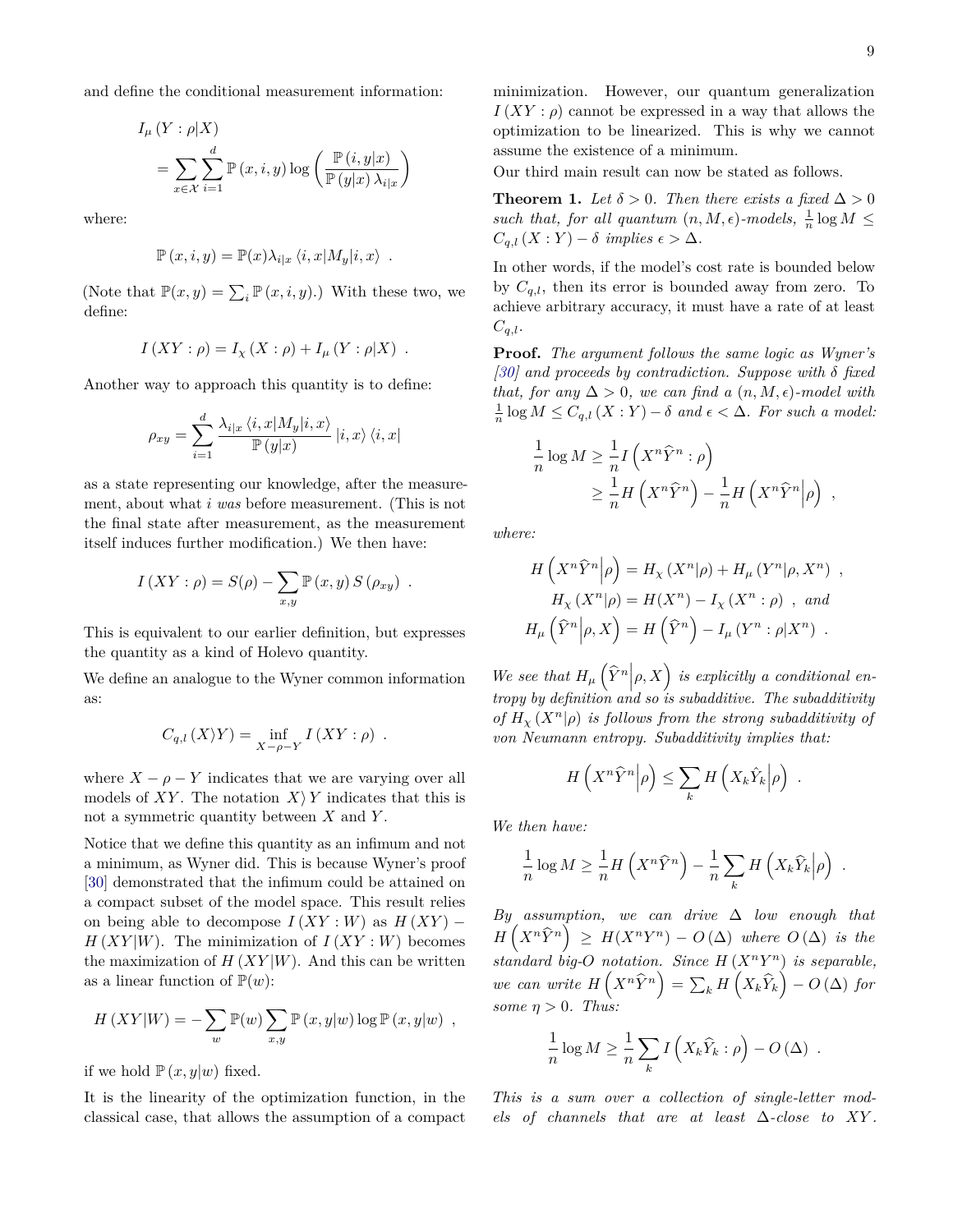<span id="page-9-1"></span>*Each such model is then*  $\Delta$ *-close to another model*  $\rho_k$ *that perfectly generates XY . In each case we have*  $I(X_k\hat{Y}_k: \rho) \geq I(XY: \rho_k) - O(\Delta)$ *. And, for each k we have*  $I(XY : \rho_k) \geq C_{q,l}(X|Y)$ *. Then:* 

$$
\frac{1}{n}\log M \ge \frac{1}{n}\sum_{k} C_{q,l}(X\Y) - O(\Delta)
$$

$$
= C_{q,l}(X\Y) - \frac{1}{n}O(\Delta/n) .
$$

*Now, take* ∆ *small enough so that the error term is less than nδ. We get:*

$$
\frac{1}{n}\log M \geq C_{q,l}\left(X\right)Y\right) - \delta.
$$

*However, this contradicts the assumption that*  $\frac{1}{n} \log M \leq$  $C_{q,l}(X|Y) - \delta$ *, completing the proof.* 

Thus,  $C_{q,l}(X|Y)$  offers a lower-bound on the rate at which one can model the channel  $C$ . We now discuss the ways in which this lower-bound is lacking.

First, as we mentioned before, there is no guarantee that this bound can be easily computed via an optimization over a compact set. This arises from the optimization's nonlinearity.

Second, it lacks a direct counterpart—that is, a theorem showing that  $C_{q,l}(X|Y)$  is achievable and not just a lower bound. Again, this stems from a fundamental difference between the setting of Wyner's classical proof and the quantum models we are considering. Wyner's achievability proof turns on showing that, given a single-shot model of a channel  $\mathcal{C}$ , one can take asymptotically many copies of the single-shot model and use random coding to trim off excess information.

For a quantum model, though, random coding means the random selection of subspaces. If the states  $\rho_x$  of the ensemble commute, we may choose subspaces that commute with them all. Otherwise, coherence effects destroy the random coding approximation. In other words, there is a trade-off between minimizing the size of the single-shot model through the use of quantum coherence and, if coherence is present, the inability to further reduce the rate using asymptotic random coding. Finding an achievable lower bound on quantum models requires balancing these two tensions.

Finally, we note simply that  $C_{q,l}(X|Y)$  is not symmetric. While this may not seem necessary—after all, the channel simulation question is not one that is manifestly symmetric—we show in the following section that the quantum simulation of channels is equivalent to another question, involving entanglement, that *is* manifestly symmetric. We propose that this alternative formulation offers a more productive avenue of investigation.

#### <span id="page-9-0"></span>**C. Equivalence to common entanglement**

Suppose we have a channel  $\mathcal{C}: \mathcal{X} \to \mathcal{Y}$ , a quantum model  $\mathcal{Q} = (\mathcal{H}, \mathcal{E}, \mathcal{D})$ , and an input  $X \sim \mathbb{P}(x)$ . We will show how to reformulate these elements into a symmetric picture, where the joint random variable *XY* is generated by taking local measurements on a bipartite entangled state  $|\Psi_{AB}\rangle$ . Just as the generation of a joint random variable from a classical shared variable with local operations is called common information, the generation of a joint random variable from shared entanglement is here called *common entanglement*.

For a mixed state  $\rho$  on a space  $\mathcal{H}_B$  with dimension *d*, we can write its orthogonal decomposition as:

$$
\rho = \sum_{i=1}^{d} \lambda_i |i\rangle_B |i\rangle_B.
$$

We assume without loss of generality that  $\mathcal{H}_B$  is entirely spanned by  $\rho$ 's support; that is,  $\lambda_i > 0$  for all  $i = 1, \ldots, d$ . We define *ρ*'s *purification* as a state that exists on the space  $\mathcal{H}_A \otimes \mathcal{H}_B$ , where  $\mathcal{H}_A$  is a copy of  $\mathcal{H}_B$  with dimension *d* as well.  $\rho$ 's purification is:

$$
|\psi\rangle_{AB} = \sum_{i=1}^d \sqrt{\lambda_i} |i\rangle_A \otimes |i\rangle_B ,
$$

where the basis  $\{|i\rangle_A\}$  is unitarily equivalent to the original  $\{|i\rangle_B\}$ . It is a purification in the sense that  $\text{Tr}_B(\ket{\psi}_{AB}) = \rho$ . That is, one can imagine the mixed state only exists due to ignorance of a larger system. Up to unitary transformations on  $\mathcal{H}_A$ , this purification is unique.

Ensembles  $\mathcal{E}: \mathcal{X} \to \mathcal{B}_+(\mathcal{H})$  may also be purified. Our scheme here resembles that in Ref. [\[39\]](#page-12-15) except that we allow the ensemble states  $\mathcal{E}(x)$  to be mixed. Given an input  $\mathbb{P}(x)$ , we write:

$$
\rho = \sum_{x \in \mathcal{X}} \mathcal{E}(x)
$$

$$
= \sum_{x \in \mathcal{X}} \mathbb{P}(x) \rho_x
$$

as the ensemble decomposition of  $\rho$  on  $\mathcal{H}_B$ . Let  $|\psi\rangle_{AB}$ be a purification of  $\rho$  and  $|\psi_x\rangle_{AB}$  be a purification of the *unnormalized* state  $\mathbb{P}(x)\mathcal{E}(x)$  (both onto  $\mathcal{H}_A \otimes \mathcal{H}_B$ ).

Letting  $\{|i,x\rangle\}$  be the diagonalizing basis of  $\mathbb{P}(x)\mathcal{E}(x)$  and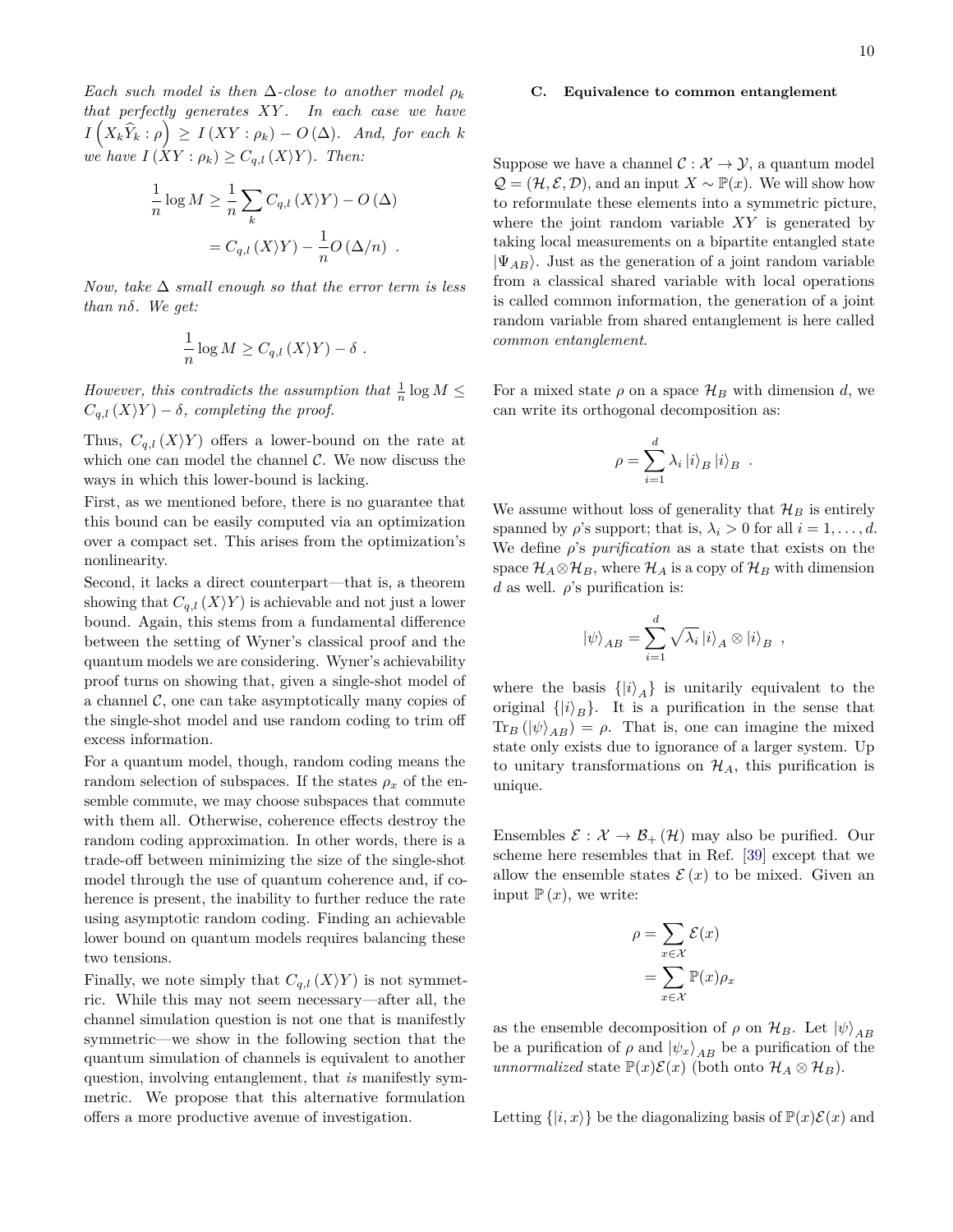$\lambda_{i|x}$  be its spectra, we can write:

$$
\begin{split}\n\left|\psi_{x}\right\rangle_{AB} &= \sum_{i=1}^{d} \sqrt{\lambda_{i|x}} \left|i, x\right\rangle_{A} \otimes \left|i, x\right\rangle_{B} \\
&= \sum_{j=1}^{d} \sum_{i=1}^{d} \sqrt{\lambda_{i|x}} \left|i, x\right\rangle_{A} \otimes (\left\langle j|i, x\right\rangle |j\rangle_{B}) \\
&= \sum_{j=1}^{d} \sqrt{\lambda_{j}} \left(\sum_{i=1}^{d} \sqrt{\frac{\lambda_{i|x}}{\lambda_{i|x}}} \left\langle j|i, x\right\rangle |i, x\rangle_{A}\right) \otimes \left|j\right\rangle_{B} \\
&= \sum_{\omega \in \Omega} \sqrt{\lambda_{j}} \left|\Phi_{j,x}\right\rangle_{A} \otimes \left|j\right\rangle_{B}\n\end{split}
$$

where:

$$
\left| \Phi_{j,x} \right\rangle_A = \sum_{i=1}^d \sqrt{\frac{\lambda_{i|x}}{\lambda_j}} \left\langle j|i,x \right\rangle |i,x\rangle_A
$$

For each  $x \in \mathcal{X}$ , there is a unique operator  $K_x$  on  $\mathcal{H}_A$ such that:

$$
K_x |j\rangle_A = |\Phi_{j,x}\rangle_A .
$$

Furthermore:

$$
\langle j | \sum_{x} K_{x}^{\dagger} K_{x} | j' \rangle = \sum_{x \in \mathcal{X}} \langle \Phi_{j,x} | \Phi_{j',x} \rangle
$$
  

$$
= \sum_{x \in \mathcal{X}} \sum_{i=1}^{d} \frac{\lambda_{i|x}}{\sqrt{\lambda_{j}\lambda_{j'}}} \langle j | i, x \rangle \langle i, x | j' \rangle
$$
  

$$
= \frac{1}{\sqrt{\lambda_{j}\lambda_{j'}}} \langle j | \rho | j' \rangle = \delta_{jj'}.
$$

This shows that the  ${K_x}$  are the *Kraus operators* of a complete POVM  $\mathcal{M} = \{M_x\}$  with  $M_x = K_x^{\dagger} K_x$ .

To summarize, an ensemble  $\mathcal{E}(x)$  has a unique purification  $(|\psi\rangle_{AB}, \mathcal{M}_A)$  satisfying:

$$
\text{Tr} \left( |\psi \rangle \langle \psi |_{AB} \right) = \rho_B
$$
\n
$$
\text{Tr} \left( M_x | \psi \rangle \langle \psi |_{AB} \right) = \mathbb{P} \left( x \right) \mathcal{E} \left( x \right) ,
$$

where  $\rho_B = \sum_x \mathbb{P}(x)\mathcal{E}(x)$ . This purification is unique up to transformations of the form  $K_x \mapsto U K_x V_x^{\dagger}$  for unitary matrices U and  $\{V_x\}$  on  $\mathcal{H}_A$ . (These arise from the unitary ambiguity of each individual purification of *ρ* and  $\mathcal{E}(x)$ .)

Correspondingly, the *common entanglement representation* of a quantum model  $\mathcal{Q} = {\mathcal{H}_B, \mathcal{E}, \mathcal{M}}$  is the triplet  $\Phi = (\ket{\Phi}_{AB}, \mathcal{M}_A, \mathcal{M}_B)$ , where  $(\ket{\Phi}_{AB}, \mathcal{M}_A)$  is the purification of the ensemble  $\mathcal E$  and  $\mathcal M_B = \mathcal M$ .

In this representation the distribution  $P(x, y)$  is seen as being generated by the local POVM  $\mathcal{M}_A \otimes \mathcal{M}_B =$  ${M_x \otimes N_y}$  from a shared entangled pair. In the language



<span id="page-10-0"></span>FIG. 6. Two equivalent pictures: (Top) Directional picture modeling a channel  $\mathcal{C}: \mathcal{X} \rightarrow \mathcal{Y}$  with an intermediate quantum system *ρ*. (Bottom) Symmetric picture generating a joint random variable *XY* from an entangled state  $|\Phi\rangle_{AB}$ .

of entanglement theory the representation is equivalent to simulating the channel via a quantum ensemble. See Fig. [6.](#page-10-0)

For every quantum model  $\mathcal{Q} = {\mathcal{H}_B, \mathcal{E}, \mathcal{M}}$  of the channel  $\mathcal{C}: \mathcal{X} \rightarrow \mathcal{Y}$  and input random variable  $X \sim \mathbb{P}(x)$ , the joint random variable *XY* has a common entanglement generator  $\Phi = (\ket{\Phi}_{AB}, \mathcal{M}_A, \mathcal{M}_B)$ . This alternative perspective on the reverse Holevo problem will prove fruitful for future extensions of our results.

## **IV. CONCLUDING REMARKS**

We inverted the question originally posed by Holevo. Rather than using classical resources to quantify the behavior of quantum channels, we analyzed how well quantum resources may simulate the workings of a classical channel.

This question makes sense in the context of wider considerations. We do not claim that it is practically efficient to replace classical channels with quantum ones. Attempts to construct and use quantum channels, such as in quantum teleportation, often require classical communication to work. However, this is a consequence of the difficulties in transmitting quantum information over distances. When we discuss channels as a microcosm of the inner workings of a stochastic process, in contrast, we are invoking information that is retained over time. This information is memory. When we measure the Rényi entropies of the average quantum state of a model, we are subjecting it to various memory metrics.

Thus, our results here are best interpreted as a study not in spatial communication, but in the memory required to simulate a temporal channel. In this setting, we showed that: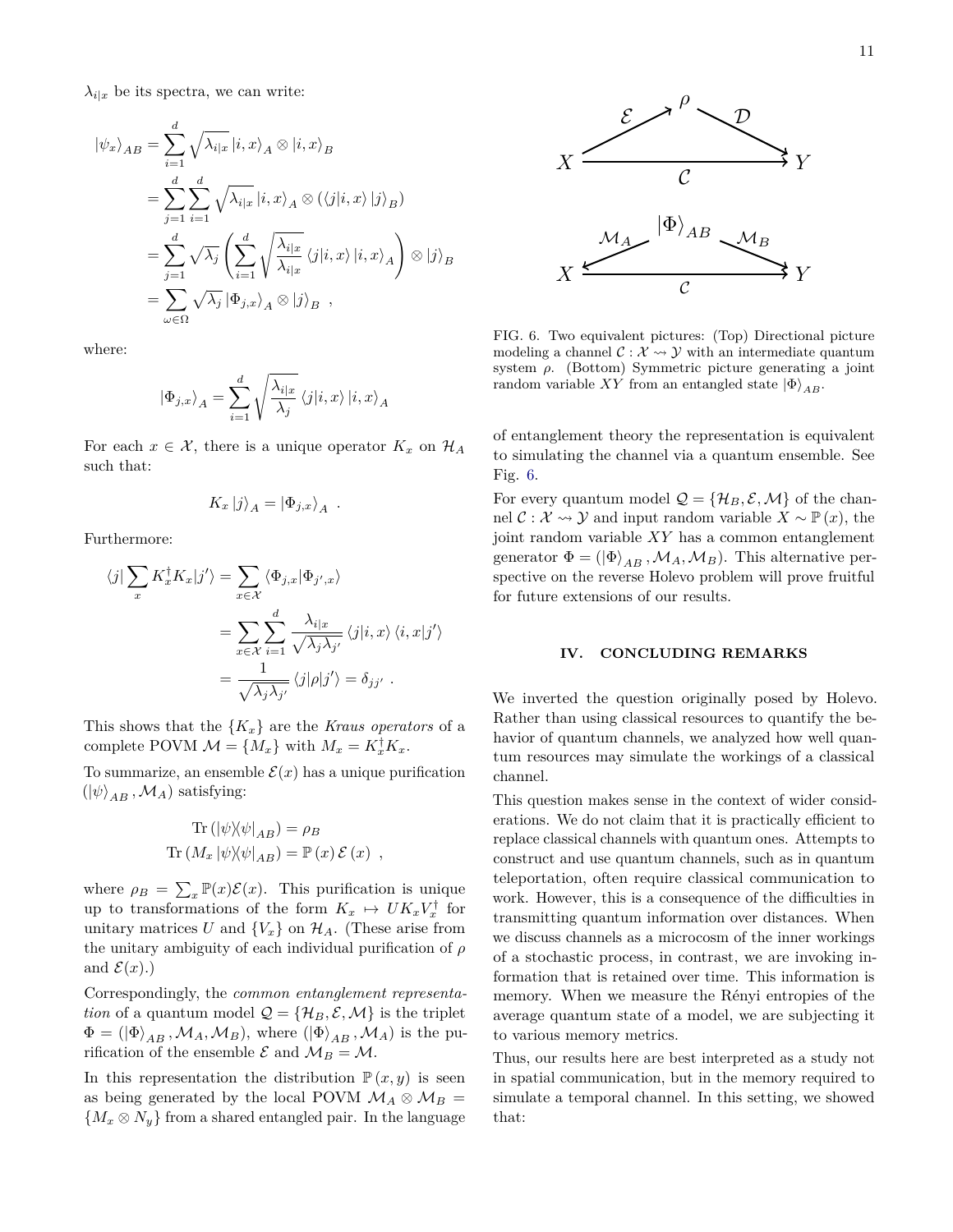- 1. In the single-shot regime, those quantum models minimizing various memory metrics are those that induce the causal state.
- 2. Conversely, pure-state models that induce the causal state improve upon the best classical factorization across all memory metrics, and
- 3. In the asymptotic regime, for arbitrary accuracy to be achieved the quantum memory rate required for simulation is bounded below by the new quantum common information quantity for channels—  $C_{q,l}(X|Y)$ —introduced here.

Many questions remain. For instance, under what conditions is  $C_{q,l}(X|Y)$  achievable? When it is not, can we derive a tighter lower bound? The common entanglement representation of the problem in Section [III C](#page-9-0) should prove useful in furthering study of these questions.

It also remains to rigorously connect our results for chan-

- <span id="page-11-0"></span>[1] D. A. Meyer. Quantum computing classical physics. *Phil. Trans. Roy. Soc. London A*, 360(1792):395–405 1364–503X, 2002. [1](#page-0-4)
- <span id="page-11-1"></span>[2] M. H. Yung, D. Nagaj, J. D. Whitfield, and A. Aspuru-Guzik. Simulation of classical thermal states on a quantum computer: A transfer-matrix approach. *Phys. Rev. A*, 82(6):060302, 2010. [1](#page-0-4)
- <span id="page-11-2"></span>[3] J. Yepez. Quantum lattice-gas model for computational fluid dynamics. *Phys. Rev. E*, 63(4):046702, 2001. [1](#page-0-4)
- <span id="page-11-3"></span>[4] J. Yepez. Quantum computation of fluid dynamics. In *Quantum Computing and Quantum Communications*, pages 34–60. Springer, 1999. [1](#page-0-4)
- <span id="page-11-4"></span>[5] S. Sinha and P. Russer. Quantum computing algorithm for electromagnetic field simulation. *Quant. Info. Processing*, 9(3):385–404 [1](#page-0-4)
- <span id="page-11-5"></span>[6] J. Yepez. Quantum lattice-gas model for the diffusion equation. *Intl. J. Mod. Physics C*, 12(09):1285–1303 [1](#page-0-4)
- <span id="page-11-6"></span>[7] G. P. Berman, A. A. Ezhov, D. I. Kamenev, and J. Yepez. Simulation of the diffusion equation on a type-ii quantum computer. *Phys. Rev. A*, 66(1):012310, 2002. [1](#page-0-4)
- <span id="page-11-7"></span>[8] J. Yepez. Quantum lattice-gas model for the Burgers equation. *J. Stat. Physics*, 107(1-2):203–224 [1](#page-0-4)
- <span id="page-11-8"></span>[9] S. A. Harris and V. M. Kendon. Quantum-assisted biomolecular modelling. *Phil. Trans. Roy. Soc. London A*, 368(1924):3581–3592 1364–503X, 2010. [1](#page-0-4)
- <span id="page-11-9"></span>[10] P. W. Shor. Polynomial-time algorithms for prime factorization and discrete logarithms on a quantum computer. *SIAM Review*, 41(2):303–332 [1](#page-0-4)
- <span id="page-11-10"></span>[11] L. K. Grover. A fast quantum mechanical algorithm for database search. In *Proceedings of the Twenty-Eighth Annual ACM Symposium on Theory of Computing*, pages 212–219 [1](#page-0-4)

nels back to the problem of simulating stochastic processes with quantum resources. The rates achievable for channels can be applied to the *process channel*  $\mathbb{P}(x_{0:\infty}|x_{-\infty:0})$ from the past to the future. These would give lower bounds on the rates at which we can *sequentially generate* a process. Likely, they would not be tight. Thus, as results for simulating channels are derived, the additional constraints characterizing sequential generation must also be formulated.

## **ACKNOWLEDGMENTS**

We thank Ryan James and Fabio Anza for useful conversations. As a faculty member, JPC thanks the Santa Fe Institute and the Telluride Science Research Center for their hospitality during visits. This material is based upon work supported by, or in part by, the John Templeton Foundation grant 52095, Foundational Questions Institute grant FQXi-RFP-1609, and U. S. Army Research Laboratory and the U. S. Army Research Office under contract W911NF-13-1-0390 and grant W911NF-18-1-0028.

- <span id="page-11-11"></span>[12] A. W. Harrow, A. Hassidim, and S. Lloyd. Quantum algorithm for linear systems of equations. *Phys. Rev. Let.*, 103(15):150502, 2009. [1](#page-0-4)
- <span id="page-11-12"></span>[13] J. P. Crutchfield and K. Young. Inferring statistical complexity. *Phys. Rev. Let.*, 63:105–108, 1989. [1,](#page-0-4) [3](#page-2-3)
- <span id="page-11-18"></span>[14] C. R. Shalizi and J. P. Crutchfield. Computational mechanics: Pattern and prediction, structure and simplicity. *J. Stat. Phys.*, 104:817–879, 2001. [3](#page-2-3)
- <span id="page-11-13"></span>[15] J. P. Crutchfield. Between order and chaos. *Nature Physics*, 8:17–24, 2012. [1,](#page-0-4) [2](#page-1-0)
- <span id="page-11-14"></span>[16] M. Gu, K. Wiesner, E. Rieper, and V. Vedral. Quantum mechanics can reduce the complexity of classical models. *Nature Comm.*, 3(762), 2012. [1,](#page-0-4) [6](#page-5-2)
- [17] R. Tan, D. R. Terno, J. Thompson, V. Vedral, and M. Gu. Towards quantifying complexity with quantum mechanics. *Eur. J. Phys. Plus*, 129:191, 2014.
- <span id="page-11-15"></span>[18] J. R. Mahoney, C. Aghamohammadi, and J. P. Crutchfield. Occam's quantum strop: Synchronizing and compressing classical cryptic processes via a quantum channel. *Scientific Reports*, 6(20495), 2016. [1](#page-0-4)
- [19] P. M. Riechers, J. R. Mahoney, C. Aghamohammadi, and J. P. Crutchfield. Minimized state-complexity of quantumencoded cryptic processes. *Phys. Rev. A*, 93(5):052317, 2016.
- <span id="page-11-16"></span>[20] F. C. Binder, J. Thompson, and M. Gu. A practical, unitary simulator for non-Markovian complex processes. *Phys. Rev. Lett.*, 120:240502, 2017. [1](#page-0-4)
- <span id="page-11-17"></span>[21] S. Loomis and J. P. Crutchfield. Strong and weak optimizations in classical and quantum models of stochastic processes. *J. Stat. Phys.*, 176(6):1317–1342, 2019. [1,](#page-0-4) [6,](#page-5-2) [7,](#page-6-1) [8](#page-7-0)